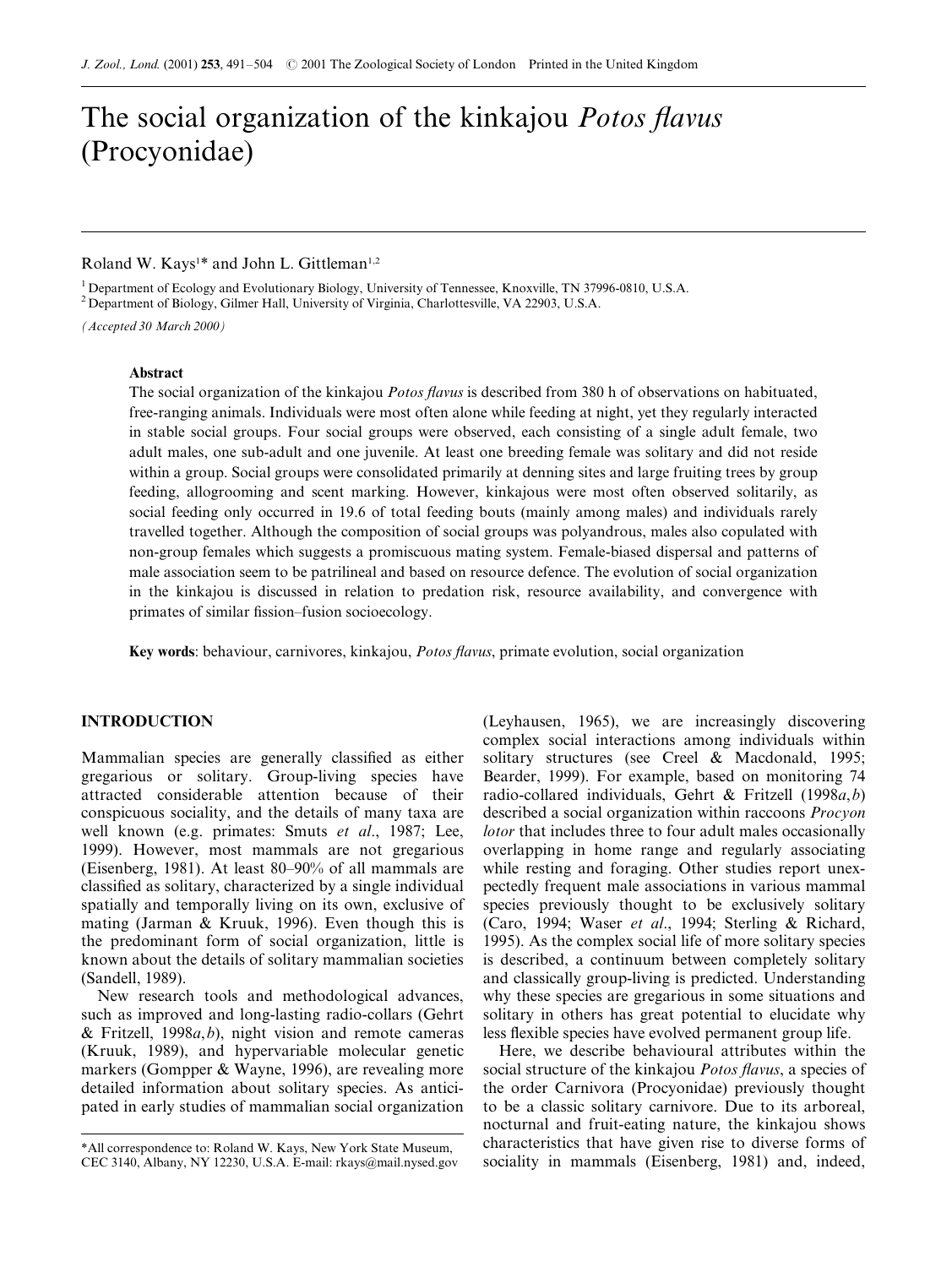may reveal convergence with social organizations in primates of similar ecologies. The present study describes critical elements of the kinkajou social organization: level and form of interactions among individuals (allogrooming, play, vocalizations, scent marking, aggression, mating), home-range movements, den location and usage, feeding behaviour, mating patterns, and dispersal. Observed patterns of behaviour are placed in the context of a flexible social structure that bridges the continuum between classically solitary and social systems.

# MATERIALS AND METHODS

#### Study site

Field research was conducted in the lowland forest of Parque National Soberanía in the Republic of Panama (22 100 ha;  $9^{\circ}$ 9'N, 79 $^{\circ}$ 44'W). Work was centred on the trail network of the 104-ha Limbo research plot (Robinson, Brawn & Robinson, 2000). Elevation within the plot varied from 35 to 80 m above mean sea level, and vegetation was classified as tropical moist forest. Annual rainfall was c. 2600 mm with 90% falling during the late April to mid December wet season (Dietrich, Windsor & Dunne, 1982). The Limbo plot consisted of a mix of forest types and was dominated by secondary growth  $(c. 60-120$  years old), but also included remnant patches of tall forest (c. 400 years old; Karr, 1971; Foster & Brokaw, 1982). The trees along Pipeline Road, a single-lane gravel road used to access the study area, have grown tall enough to close the canopy above the road through most of the study area.

Despite regular poaching, the animal community of Limbo plot was largely intact, including top predators such as jaguar Panthera onca and puma Felis concolor (O. Moore & T. Robinson, pers. comm.). The spider monkey Ateles geoffroyi was the only frugivorous mammal extirpated from the area. Other arboreal frugivores seen frequently on the Limbo plot included olingos Bassaricyon gabbii, howler monkeys Alouatta palliata, capuchin monkeys Cebus capucinus, night monkeys Aotus trivirgatus, and several species of opossums. Density of kinkajous around the Limbo plot was c. 12 individuals/ $km^2$  (R. W. Kays, pers. obs.).

The times of sunset and sunrise were measured with a light sensor (photoresistor, Conrad Electronic, Munich, calibrated for lux measurements) with a lower sensitivity threshold of about 0.2 lx mounted in the understorey onto a horizontal liana stem at a height of about 1.5 m. Data were stored onsite on a Hobo logger (Onset Inc. Pocassett).

## Trapping and observation

Twenty-five kinkajous were caught in 192 total captures using 50 Tomahawk live traps  $(32 \times 32 \times 102 \text{ cm})$ . Traps were baited for 1292 trap nights with banana and hung in trees  $4-25$  m above the ground using a hoistable trap design (Kays, 1999a). Newly captured animals were immobilized with a solution of 80% ketamine hydrochloride and  $20\%$  zylazine hydrochloride  $(0.3 \text{ cm}^3)$ , and standard physical measurements were made. Ten kinkajous were fitted with radio-collars that were marked with a unique pattern of coloured reflective tape. Fifteen kinkajous were fitted with a similar reflective identification collar without a radio transmitter.

Marked kinkajous habituated quickly and could be followed and observed without obvious disturbance. Radio-collared animals were followed on 74 half-nights for 380 h (including 156 h of 4 females, 169 h of 4 adult males and 54 h of 2 sub-adult males), either from when individuals left their sleeping den at dusk until midnight or from midnight until individuals entered their sleeping den at dawn. Focal animals were observed from the ground with  $10 \times 40$  binoculars and were illuminated with a 6-V headlamp. A red filter was used when an animal was in the understorey and a 12-V spotlight was used when an animal was in the upper canopy. Care was taken not to shine lights continuously or directly on the focal animal. Animals could not always be seen clearly because of understorey vegetation and darkness. Therefore, sporadic visual observation, falling fruit, and sounds were used in combination to determine a focal animal's behaviour. Generally, kinkajous could be seen directly while they were feeding or resting in a tree. As individuals moved through the trees, however, they could be seen only intermittently and therefore telemetry was used to follow travelling animals. In addition to direct observation, 74 (2.4% of total) nocturnal animal locations were fixed with the triangulation of telemetric bearings.

The behaviour of a focal animal was continuously recorded as feeding, resting, travelling, social or unknown. Feeding was defined as eating or actively searching a fruiting tree for food. Travelling was defined as moving between trees. An animal was classified as resting if it stopped travelling for > 1 min while not eating or being social. Social behaviour included activities that brought 2 or more animals < 1 m from each other for  $\geq 1$  min. Certain silent behaviours, such as grooming, resting in contact, or scent marking, were often difficult to detect when kinkajous were hidden behind vegetation. Some of these behaviours were probably missed and recorded as rest or unknown, and may be under-represented in the results.

An allogrooming bout was defined by 1 animal grooming another by licking and biting at the fur, and ended when the animals separated for  $> 1$  min. Fights between kinkajous were designated by loud screams, aggressive chases, and combative physical contact. Any instance of 2 or more kinkajous simultaneously feeding from the same fruit patch was considered group feeding. A fruiting patch usually consisted of a single fruiting tree or vine but occasionally included 2 fruiting plants if their canopies were adjacent. Each time a kinkajou fed on fruit, flowers, or leaves, the following were recorded: plant species, location, diameter at breast height (dbh)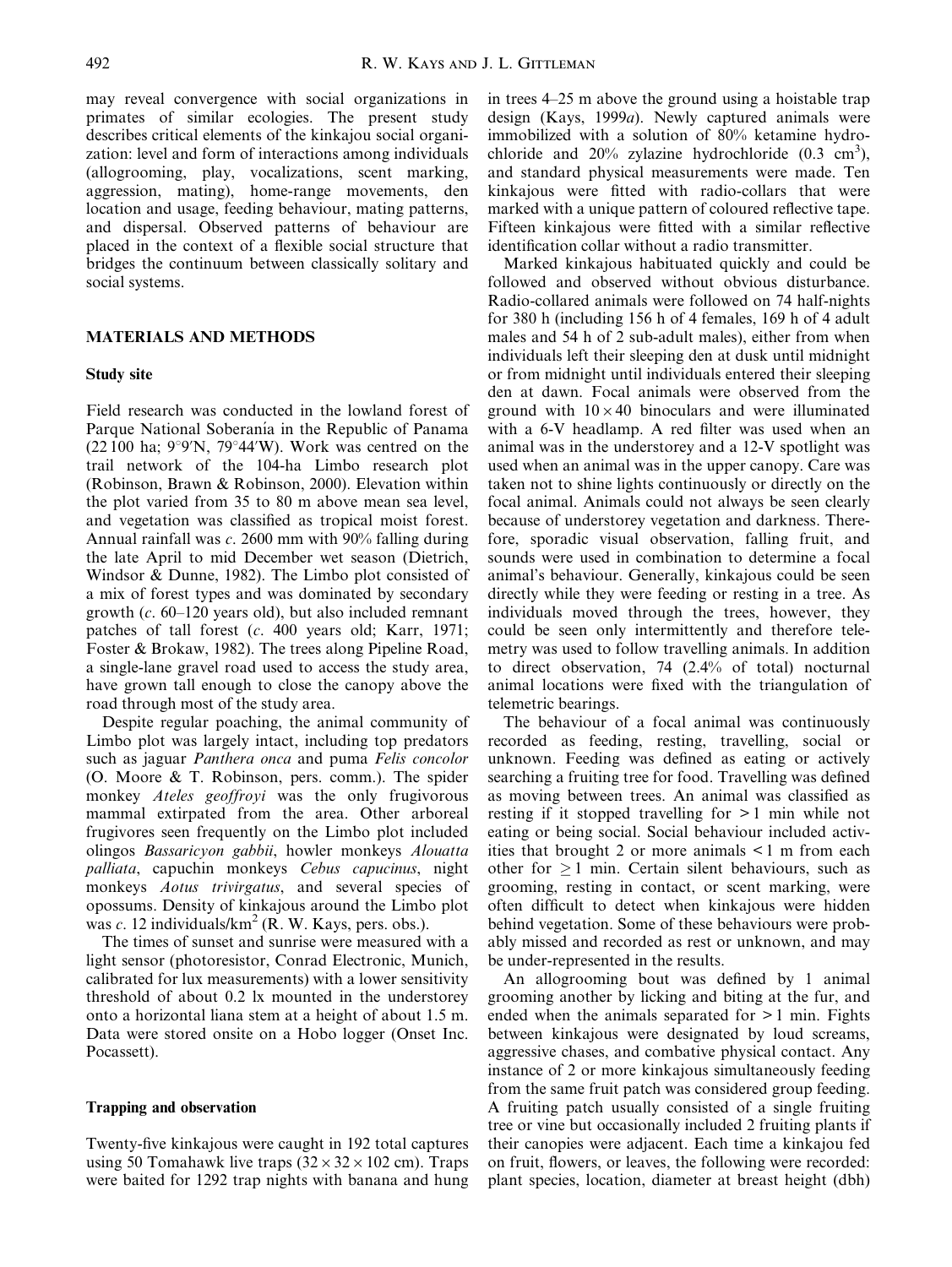

Fig. 1. Home-range boundaries (95% MCP) and general areas used for kinkajous in the Limbo plot: (a) adult females (thick lines) and their juveniles (thin lines); (b) adult males (thick lines) and sub-adult males (thin lines). Three-letter codes represent individual kinkajous (see text). Individuals outside polygons did not have enough fixes to estimate an accurate home range boundary and their placement indicates the general area where they were trapped and observed. The irregular dashed line through the plot is Pipeline Road.

of the plant, and a categorical estimation of the number of fruits or flowers on the ground under the plant  $(< 10$ ,  $< 50,$   $< 100,$   $< 500,$   $< 1000,$   $> 1000$ ). For unknown species, samples of fruit and leaves were collected and identified.

## Data analysis

Home-range size was calculated with the minimum convex polygon (MCP) method (Moher, 1947) using the WILDTRAK computer program, version 2 (Todd, 1995). To exclude outlying points from a MCP and prevent a few extreme and atypical points from contributing a large additional area, a 95% MCP was used. This included using 95% of the data points lying closest to the arithmetic mean centre of the range. Likewise, core feeding ranges were determined by calculating a 50% MCP, using only locations of feeding kinkajous collected by direct observation. When calculating the 95% and 50% MCP home ranges an independence interval of 70 min was used to avoid temporal autocorrelation of consecutive locations. This is approximately the amount of time it would take a kinkajou to cross a home range (Doncaster & Macdonald, 1997). Overlaps were calculated with both 100% and 95% polygons whenever possible. Observed patterns of grooming, group feeding, and group denning were compared using non-parametric  $\chi^2$  tests.

# RESULTS

#### Social groups and home ranges

Although kinkajous spent most of their active time alone, individuals regularly associated with others. The precise portion of time spent with another individual was difficult to assess because simultaneously monitoring more than one kinkajou throughout the night was not feasible. However, a general picture of the nature of their grouping behaviour can be obtained from the results on group denning, group feeding, and travelling between fruiting trees in groups (below).

Patterns of individual association were consistent in four designated groups and, throughout the study, in one intensively monitored centre group. Each group consisted of one adult female, two adult males, a subadult and a juvenile (Table 1). Home ranges overlapped extensively among individuals within a group but rarely or never between groups (Table 1, Fig. 1). The size of 95% MCP home ranges did not differ significantly by sex, or between adults and sub-adults (males =  $29.0 \pm 4.7$  ha, females =  $22.6 \pm 5.13$  ha, t-test d.f. = 9,  $P = 0.38$ ; adults =  $26.4 \pm 4.0$  ha, sub-adults =  $24.7 \pm 8.5$  ha, t-test d.f. 9,  $P = 0.86$ ) and were similar to previous published estimates for kinkajous (Julien-Laferrière, 1993; Kays & Gittleman, 1995). Although the number of fixes for juveniles were few, observed ranges were smaller than the range of adults and sub-adults, and centred in their mother's home range (Fig. 1).

While following focal animals, the location and size of all trees in which feeding occurred was noted. Although group members overlapped extensively in home-range movements and used similar fruiting trees throughout their range, individuals focused their feeding in core areas that overlapped little (Fig. 2, Table 2). The core feeding areas of the two adult males of the centre group overlapped < 1 ha, whereas the female and sub-adult male overlapped more with each other and with the two adult males. Individuals tended to eat in mostly small fruit trees in their core feeding area, but fed at larger trees in other areas within their total home range (mean dbh inside core area = 40.5cm, mean outside core area = 75.0,  $P = 0.009$  Mann-Whitney rank sum test; no significant effect of individual  $P = 0.82$ , Kruskal–Wallis one-way analysis of variance on ranks).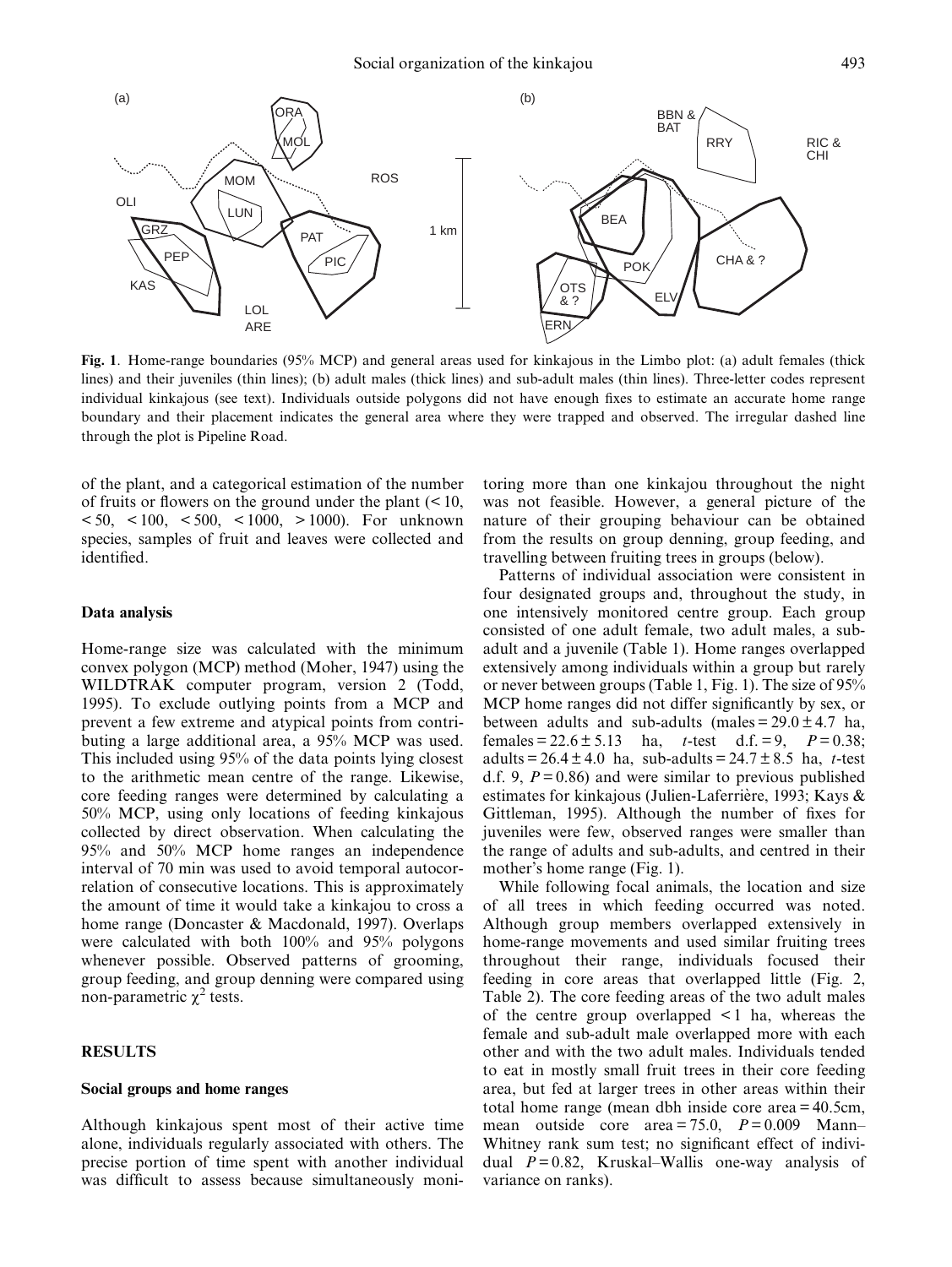Table 1. Group composition, weights and minimum convex polygon (MCP) home-range sizes for kinkajous Potos flavus on the Limbo plot. Three letter codes represent individual kinkajous (see text and Fig. 1). Overlaps are calculated with 95% MCP except for juveniles and RRY. Fixes are the number of locations used to construct the MCP. The female MAG entered centre group from east group after MOM disappeared; overlaps with both females are given for individuals in centre group with overlaps with MOM displayed above overlaps with MAG. Weight fluctuations over time were consistent for all kinkajous; this table specifies high and/or low season weight

|                                                                        | Weight (kg)                                         |                                                                |                                                      |                          | Home range MCP ha (fixes) Per cent of range overlapped by: |                          |                                                      |  |
|------------------------------------------------------------------------|-----------------------------------------------------|----------------------------------------------------------------|------------------------------------------------------|--------------------------|------------------------------------------------------------|--------------------------|------------------------------------------------------|--|
|                                                                        |                                                     | 100%                                                           | $95\%$                                               | Male 1                   | Male 2                                                     | Female                   | Sub-adult                                            |  |
| Centre group                                                           |                                                     |                                                                |                                                      |                          |                                                            | <b>MOM</b><br><b>MAG</b> |                                                      |  |
| Male1 ELV                                                              | Low: 3.0; high: 3.7                                 | 71.3<br>(539)                                                  | 49.7<br>(107)                                        |                          | 30.4                                                       | 51.8<br>41.9             | 63.6                                                 |  |
| Male2 BEA                                                              | Low: 3.1; high: 3.6                                 | 30.9<br>(419)                                                  | 18.5<br>(96)                                         | 81.6                     | $\equiv$                                                   | 58.3<br>54.5             | 84.5                                                 |  |
| Female MOM <sup>a</sup>                                                | Low: 2.3; high: 3.6                                 | 30.3<br>(26)                                                   | 25.7<br>(21)                                         | 100                      | 42.0                                                       | 74.5                     | 59.9                                                 |  |
| Female MAG <sup>b</sup>                                                | Low: 2.2                                            | 39.7<br>(326)                                                  | 21.4<br>(88)                                         | 97.5                     | 47.3                                                       | 89.6                     | 84.1                                                 |  |
| Sub-adult male POK                                                     | Low: 2.2; high: 3.0                                 | 57.5<br>(424)                                                  | 35.0<br>(208)                                        | 63.6                     | 44.7                                                       | 81.5<br>51.4             | $\qquad \qquad -$                                    |  |
| Juvenile female LUN <sup>c</sup>                                       | Low: 1.2; high: 1.7                                 | 6.4<br>(37)                                                    | $\overline{\phantom{0}}$                             | 100                      | 38.8                                                       | 100<br>87.2              | 100                                                  |  |
| East group<br>Male1 CHA                                                | Low: $2.8$                                          | 54.9<br>(96)                                                   | 40.3<br>(28)                                         |                          |                                                            | 61.2                     |                                                      |  |
| Male2 $?^d$<br>Female PAT                                              | Low: 2.4                                            | 39.4<br>(259)                                                  | -<br>29.4<br>(57)                                    | 84.0                     | $\equiv$                                                   | $\equiv$                 |                                                      |  |
| Sub-adult female MAG <sup>b</sup><br>Juvenile male PIC                 | Low: 2.2<br>Low: 1.7                                | $\overline{\phantom{0}}$<br>5.5<br>(23)                        | $\overline{\phantom{0}}$<br>$\equiv$                 | 100                      | $\overline{\phantom{0}}$<br>$\equiv$                       | $\equiv$<br>100          | $\overline{\phantom{0}}$                             |  |
| North group<br>Male1 BBN<br>Male2 BAT<br>Female ORA                    | Low: 3.2<br><b>High: 3.3</b><br>Low: 3.0; high: 3.1 | $\overline{\phantom{0}}$<br>21.0                               | $\qquad \qquad -$<br>11.3                            |                          |                                                            |                          | 51.5                                                 |  |
| Sub-adult male RRY                                                     | Low: 2.3; high: 2.8                                 | (138)<br>14.2                                                  | (30)<br>$\equiv$                                     |                          | $\overline{\phantom{0}}$                                   | 40.9                     |                                                      |  |
| Juvenile female MOL                                                    | Low: 1.7; high: 2.2                                 | (21)<br>3.8<br>(24)                                            |                                                      |                          |                                                            | 85.2                     | 46.1                                                 |  |
| West group<br>Malel OTS                                                | Low: 2.7; high: 3.7                                 | 24.5<br>(247)                                                  | 16.2<br>(59)                                         | $\overline{\phantom{0}}$ |                                                            |                          | 73.9                                                 |  |
| Male2 $?d$<br>Female KAS<br>Sub-adult male ERN                         | High: $3.5$<br>Low: 2.5                             | $\qquad \qquad -$<br>$\overline{\phantom{0}}$<br>26.6<br>(102) | $\overline{\phantom{a}}$<br>14.3<br>(33)             | $\equiv$<br>65.0         | $\overline{\phantom{0}}$<br>$\overline{\phantom{0}}$       | $\equiv$<br>$\equiv$     | $\overline{\phantom{0}}$<br>$\overline{\phantom{0}}$ |  |
| Juvenile sex? <sup>d</sup><br>Mosquito group <sup>e</sup><br>Male1 DIS | Low: $3.2$                                          | $\qquad \qquad -$<br>53                                        | $\overline{\phantom{0}}$<br>$\overline{\phantom{0}}$ | $\overline{\phantom{0}}$ | 8.5                                                        | $\equiv$                 | 16.4                                                 |  |
| Male2 K4<br>Female K3                                                  | Low: 3.2<br>Low: 2.4                                | (210)<br>8.2                                                   | 4.9                                                  | $\overline{\phantom{0}}$ | (4.9)                                                      | $\equiv$                 | (9.5)<br>100                                         |  |
| Sub-adult male K2                                                      | Low: 2.6                                            | (188)<br>20.7<br>(168)                                         | (69)<br>9.5<br>(75)                                  |                          |                                                            | 50.0                     |                                                      |  |
| Juvenile female LOT<br>Between groups                                  | Low: 0.9                                            | $\qquad \qquad -$                                              | -                                                    |                          |                                                            |                          |                                                      |  |
| Female GRZ                                                             | Low: 2.4; high: 3.1                                 | 28.2<br>(237)                                                  | 20.2<br>(59)                                         |                          |                                                            |                          |                                                      |  |
| Juvenile PEP                                                           | Low: 1.1; high: 1.6                                 | 12.5<br>(61)                                                   | ÷                                                    | 18.8                     | $\overline{\phantom{0}}$                                   |                          | $\overline{\phantom{0}}$                             |  |

<sup>a</sup> Disappeared 18 March 1996.

<sup>b</sup> Dispersed to center group May 1996.

<sup>c</sup> Disappeared 8 June 1996.

<sup>d</sup> Seen, not caught.

<sup>e</sup> Mosquito group was observed in 1993 and reported in Kays & Gittleman (1995).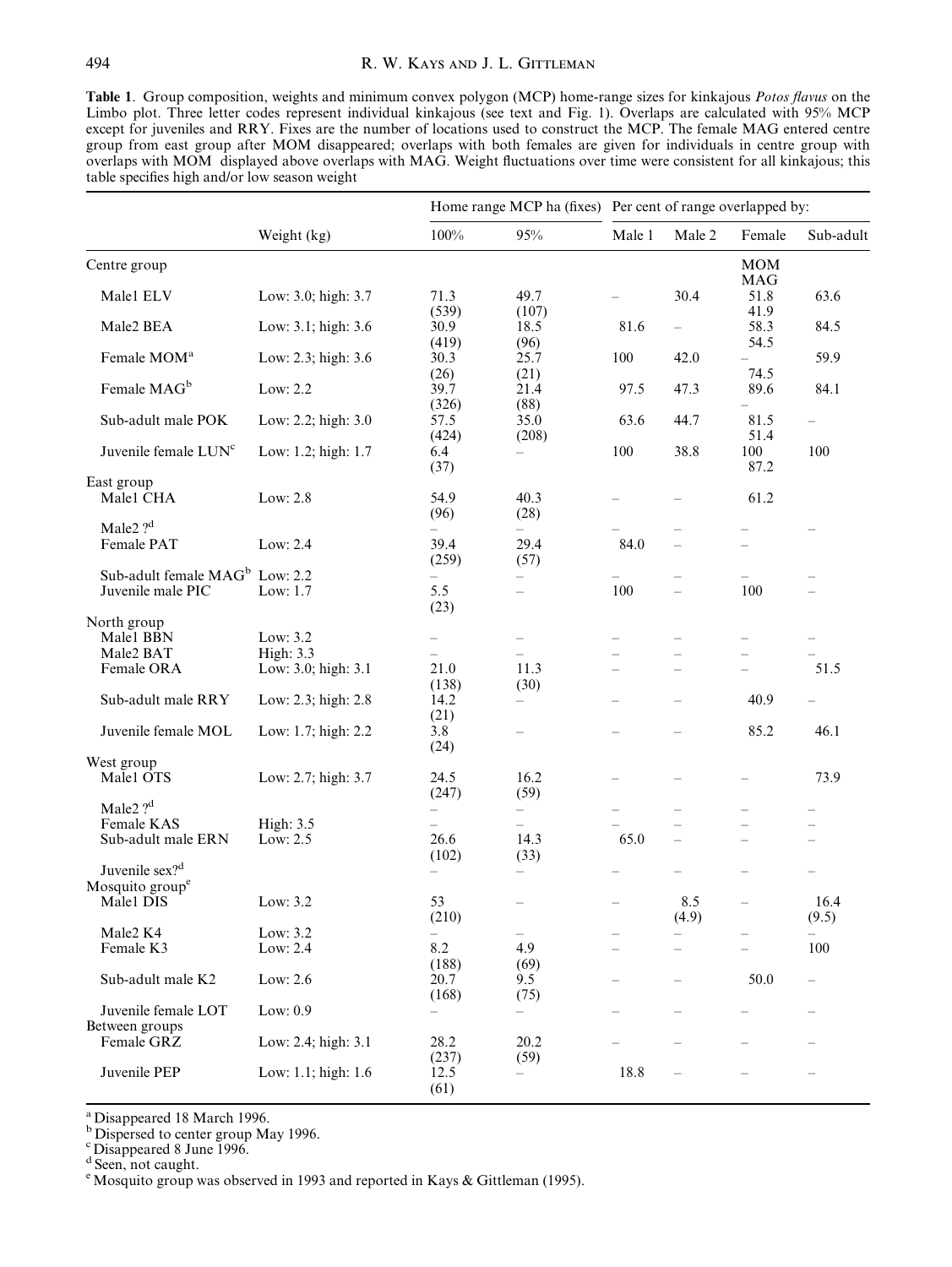Table 2. Size and overlaps of core feeding areas for kinkajous in centre group. The core feeding area is a 50% minimum convex polygon (MCP) for locations where animals fed in fruit trees. Fixes are the number of locations used to construct the MCP. Only locations obtained after the immigration of MAG into centre group are used

|                                                |                                            |                         | Per cent of area overlapped by: |                      |                       |
|------------------------------------------------|--------------------------------------------|-------------------------|---------------------------------|----------------------|-----------------------|
| ID                                             | $50\%$ MCP, ha (fixes) ELV                 |                         | BEA                             | POK                  | MAG                   |
| <b>ELV</b><br><b>BEA</b><br>POK.<br><b>MAG</b> | 10.0(26)<br>6.4(19)<br>6.1(17)<br>16.2(30) | 4.8<br>28.4<br>$\Omega$ | 3.1<br>66.8<br>414              | 17.4<br>63.9<br>14.6 | $_{0}$<br>14.2<br>5.2 |



Fig. 2. Core feeding areas for the members of centre group after MAG's immigration. The polygons were calculated by using 50% of the locations where each individual was observed feeding on a fruit tree. Thick dark polygons, adult males BEA (above) and ELV (below); dashed polygon, adult female, MAG; thin polygon, sub-adult male, POK. The irregular dashed line through the plot is Pipeline Road.

Not all individuals could be assigned to a group. The female GRZ was followed on eight half-nights and was never observed to associate closely with any male. She never denned with another adult kinkajou and groomed with an adult only once. Her home range was overlapped 43.9% and 30.1% by the adult and sub-adult males, respectively, from the west group and 15.5% or less by the males of the centre group. Her home range did not overlap with the adult female from the centre group, nor was she observed using the area where the female from the west group (KAS, not radio-collared) was captured and observed. GRZ's juvenile, PEP, generally used the same area, but was also observed feeding with a male from the west group (OTS, his genetic father; Kays, Gittleman, & Wayne, 2000) in the area where KAS was trapped and observed. In the Limbo plot, six other non-radio-collared individuals could not be assigned to social groups (Table 1); three (CHI, RIC and ROS) were captured near one another and may have associated in a group. No other males were captured near the female OLI, and she may have been living between social groups, similar to GRZ.



Fig. 3. The time of day that individual kinkajous: (a) exited day dens in relation to dusk; (b) entered day dens in relation to dawn.

# Day dens

All kinkajous slept in dens during the day. We identified 75 den sites on 156 different occasions; 43 of these sites were directly observed, while the location of the others were designated from triangulation of radio-collared animals. Most observed dens were in tree holes (83.7%), the remainder were in the fronds of Scheelea zonensis palm trees.

Kinkajous usually denned in groups, but were also observed singly. We observed individuals exiting or entering day dens on 66 occasions. Individuals generally left the den within a few minutes of each other in the evening, but would enter at different times in the morning. Therefore, den exits are a more reliable indicator of group denning patterns: individuals were observed leaving a den independent of another individual in 30.2% of the 43 exits observed and in groups of 2, 3, 4, and 5 in 39.6%, 18.6%, 9.3% and 2.3% of the exits, respectively. Excluding juveniles, kinkajous denned with at least one other adult or sub-adult on at least 55.8% of the den exit observations. These estimates should be considered minimum values because nonradio-collared animals exiting a day-den more than a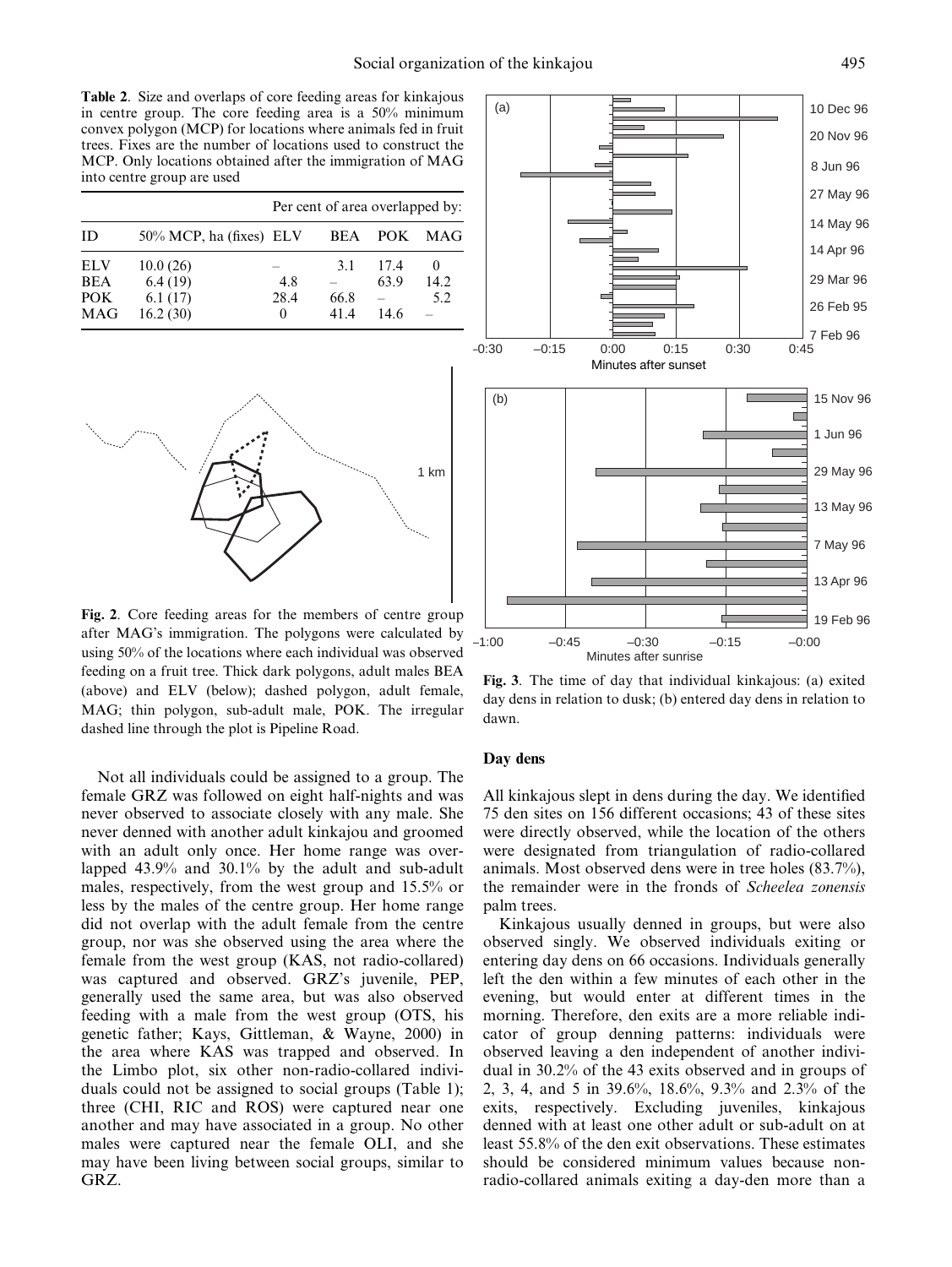Table 3. Composition of 59 kinkajou group dennings, 39 group feeding bouts, and 38 grooming bouts on nights without copulations. Numbers do not add up to 59 or 39 because some groups had more than two individuals. Residuals and significance values are from non-parametric  $\chi^2$  tests using expected values calculated from kinkajou group structure and focal animal sample size

| Combination          | Observed denning<br>(days) | Residual | Observed feeding<br>(bouts) | Residual | Observed grooming<br>(bouts) | Residual |
|----------------------|----------------------------|----------|-----------------------------|----------|------------------------------|----------|
| Male-male            |                            | $-0.2$   | 6                           | 1.8      |                              | $-2.1$   |
| Male–female          | 21                         | $-3.1$   | 15                          | $-1.4$   |                              | $-4.2$   |
| Male-sub-adult       | 17                         |          | 10                          | $-1.3$   | 14                           | 5.6      |
| Male-juvenile        | 6                          | $-6.4$   |                             | $-5.6$   |                              | $-4.4$   |
| Female–sub-adult     | 11                         | 2.8      |                             | $-2.3$   |                              | $-0.9$   |
| Female-juvenile      | 11                         | 5.1      | 11                          | 7.1      | 9                            | 6.1      |
| Sub-adult-juvenile   | 4                          | 1.7      |                             | 1.7      |                              | 0.0      |
| $\chi^2$ test result | $P = 0.105$                |          | $P = 0.002$                 |          | $P = 0.001$                  |          |
|                      | $d.f. = 6$                 |          | $d.f. = 6$                  |          | $d.f. = 6$                   |          |
|                      | $\chi^2$ = 10.5            |          | $\chi^2$ = 20.5             |          | $\chi^2$ = 22.6              |          |

few minutes after the focal animal would not have been detected. Kinkajous were never observed denning with animals from other social groups. Within-group dennings were not distributed significantly different than expected if at random, although male-juvenile combinations were rare (Table 3).

Kinkajous are exclusively nocturnal, as indicated by exit and entrance times to dens (Fig. 3). Individuals were never observed to enter a den after sunrise, and only seven of the 43 exit times were before dusk; the most extreme of these (20 min before dusk) was an adult male that left a tree hole den early on the second consecutive night of copulations. Such strict nocturnality was also observed in captive kinkajous (Kavanau & Ramos, 1972).

Although members of the centre group used at least 44 different dens, these were primarily located near the centre of their range (Fig. 4). The most used den for the centre group was occupied by both the resident female (MOM) at the beginning of the study and the immigrant female (MAG) that moved into the area after MOM's disappearance. In total, the centrally located tree hole was used on at least 24 different nights, and 66.7% of the exits were by groups of more than one kinkajou. This general pattern of den use was also observed in the other social groups, as well as in other studies (Julien-Laferrière, 1993; Kays & Gittleman, 1995).

### Group feeding

More than one kinkajou fed together in the crown of a fruiting tree in 30 of 153 (19.6%) observed feeding bouts. Average feeding group size was 1.24 (or 1.20 not including juveniles). Overall, males and females fed in groups of similar size (average group size: males 1.27, females 1.19, *t*-test 1.05, d.f. 183,  $P = 0.30$ ). However, most group feedings by females were with juveniles. Considering only feedings involving more than one adult, males fed in groups more often than females (average group size: males 1.26, females 1.09, t-test 2.17,  $d.f. = 171$ ,  $P = 0.03$ ). Kinkajou groups were larger in larger feeding trees  $(r=0.29, P<0.05)$ . Groups of



Fig. 4. Location and intensity of use of day dens by centre group. The polygon represents the 95% MCP for centre group.

kinkajous fed in 24 (35.3%) of the 68 feeding bouts in large trees (> 50 cm dbh). The three fruit species with the largest average feeding group sizes are Ficus insipida  $(n=25$  feeding bouts), Chrysophyllum cainito  $(n=7)$ , and *Hyeronima laxiflora* ( $n=5$ ) with 1.36, 1.44 and 1.60 kinkajous per feeding bout, respectively.

Male kinkajous occasionally fed outside their normal (95% MCP) home range with unknown female kinkajous; these females were not associated with a designated social group. No kinkajous known to be associated with different social groups fed together in the same tree. Group feedings were not random for social group structure. Male-juvenile combinations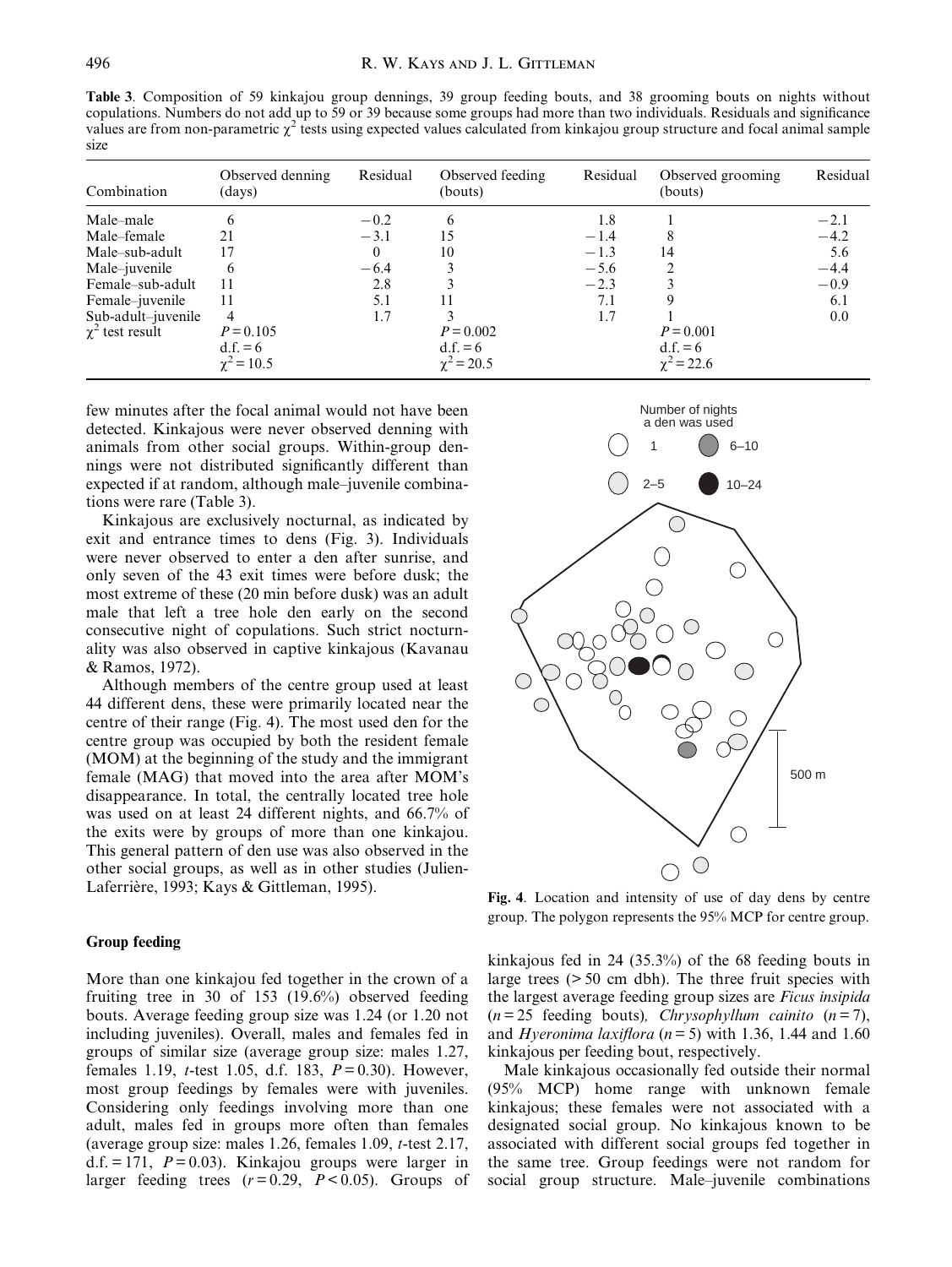were observed much less than expected while femalejuvenile combinations were much more common than expected (Table 3). Female–sub-adult, male–female and male-sub-adult combinations were all observed slightly less than expected, while male—male and sub-adult juvenile combinations were slightly more common than expected. Even though kinkajous occasionally fed together, individuals almost never travelled in groups. Two individuals travelled together between feeding bouts in only four of the 145 consecutive bouts observed; three of these groups were mother-offspring pairs and the fourth was an adult and sub-adult male.

# Allogrooming and play

Individuals were allogroomed on 38 occasions for a total of 254 min, excluding four nights when copulations were observed; the mean length of allogrooming was 6.44 min (sd 5.44), with the longest bout lasting 28 min between an adult male and a sub-adult male. Allogrooming was most frequent at large (> 50 cm dbh) fruiting trees ( $n = 19$  grooming bouts), but also occurred in smaller fruiting trees  $(n=4)$  and near day dens just after dusk  $(n=9)$ .

Most allogrooming was between members of the same social group and never between individuals known to be from different groups; however, centre group males groomed with females of unknown group association south of their normal (95% MCP) home range on three different occasions. Allogroomings were not distributed randomly: male-sub-adult and female-juvenile combinations were observed significantly more than expected, whereas male-female, male-male, and malejuvenile combinations were observed significantly less than expected (Table 3).

Although some allogrooming was unidirectional, both animals received grooming in most (60.5%) bouts. This was accomplished either by the two animals grooming each other simultaneously, or by one animal reciprocating immediately after the first stopped. Typically, allogrooming involved one animal lying on top of another individual and grooming the ears, head, and back of the neck, though animals also groomed face-toface and face-to-tail.

Play behaviour was observed on four occasions between a juvenile and an adult or sub-adult. Play bouts were 18, 9, 6 and 6 min long and took place in fruiting trees  $(n=2)$ , non-fruiting trees  $(n=1)$  or next to a day den  $(n=1)$ . The adult female PAT ignored the juvenile and did not reciprocate with play, but the males clearly did participate in the play, and initiated it on at least one occasion.

#### Vocalizations and scent marking

Kinkajous regularly elicit brief vocalizations (< 30 s) in social situations, especially upon first meeting another group member. The hiss and screams described in captive animals by Poglayen-Neuwall (1962) were heard in aggressive situations. The most frequently given call was the two-part snort-weedle ('puff and bark' in Poglayen-Neuwall, 1962): one quick snort sound, followed by a variable number of weedle vocalizations. This call was often given for a few seconds in many different social and solitary situations with, presumably, many different functions. The snort-weedle call was given in bouts of 4 min or longer (maximum of 15 min) on 20 different occasions in nights with no observed copulations. Both adult and sub-adult males and females gave these extended vocalizations, but individual variability was observed in their frequency. For example, BEA and ELV never called extensively (exclusive of nights with copulations) whereas PAT vocalized in bouts of 4–15 min on nine different occasions and CHA on five occasions. Eighty-five per cent of calls were given from non-fruiting trees and 15% from small fruiting trees. These extended vocalizations were always given by solitary kinkajous. On four occasions the vocalization bout was followed within 15 min by a meeting with other group members: three between PAT and her juvenile (PIC) and sub-adult (MAG), and one between CHA and an unknown kinkajou.

Scent marking was difficult to observe. However, nine scent marking bouts of 3 min or more were observed in adult females and adult and sub-adult males. These events involved marking a branch with the paired mandibular scent glands, the throat gland, and the abdominal gland (Poglayen-Neuwall, 1966). In at least five of these bouts the animal also wrapped its tail around a branch for support and rolled around with its back on the branch. This could function to mark the branch with a scent from the animals back, or to anoint the animals back with scent that had just been deposited on the branch from the other scent glands. Two of these extended marking bouts were by a sub-adult male (POK) upon meeting a female (MAG) that had recently dispersed into his social group; two others were near the edge of the animal's home range.

#### Aggression

Aggression was observed on six occasions within social groups, independent of copulations. All interactions were between the two adult males of a group, involving brief fights and aggressive vocalizations lasting 3 min or less, and did not result in detectable injury. Afterwards, one animal would remain at the fight location, presumably the winner, and the other would leave. These fights seemed to reflect a dominance relationship, because the same individual consistently won every contest. BEA always retreated from ELV, and OTS always retreated from the unmarked adult male of his group. Aggression between individuals of different groups was only observed on two nights, both involving GRZ, an adult female not closely associated with a group of males. The first night GRZ was twice aggressively chased at the northern edge of her home range for 7 min and 10 min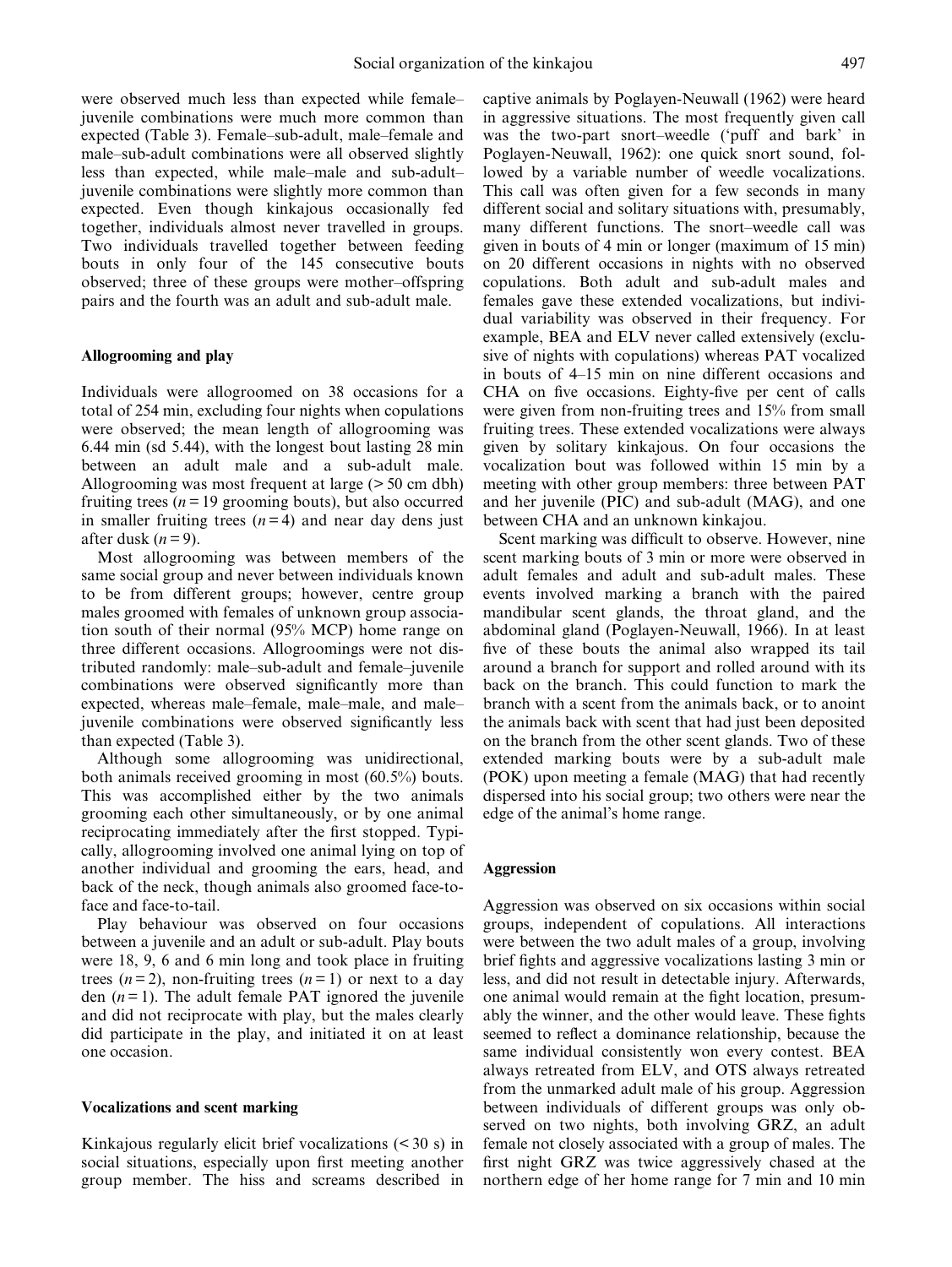by an unknown kinkajou. Both of these chases ended when GRZ jumped  $c$ . 8 m to the ground and climbed up another tree. On the second night, GRZ was near the border of her home range with centre group where she climbed c. 25 m from centre group's adult female (MAG). GRZ moved to the end of a branch and shook it vigorously in the direction of MAG. Both kinkajous left the area without further interaction.

# Mating behaviour

Twelve copulations were observed on four different nights; on 5 and 6 June 1996, involving the two centre group males (BEA and ELV) and an unknown female kinkajou from the west, and on 26 and 27 November involving BEA, ELV and the female (MAG) that had joined their group about 6 months earlier. In each copulation, the males followed an oestrous female, zigzagging over  $2-5$  ha in the first 4 or 5 h of the night. At between 22:09 and 23:47 the animals stopped copulating and then dispersed in different locations, presumably to feed. Each night had two to four copulations lasting from 4 to 150 min each for a total of 88–210 min of copulation.

Despite these consistent patterns, the June and November copulations were different in several ways. On 5 and 6 June, the dominant ELV was the only male to copulate with the unknown female; the subordinate BEA followed closely, vocalized with snort-weedles for 145 and 110 min/night, respectively, and fought with ELV six and eight times per night, respectively. BEA rested about 4 m from the copulating couple while vocalizing and inching closer. If he approached within 1 m ELV would aggressively yell and snap in his direction sending him back down the branch. If BEA persisted, a fight would ensue and consequently disrupt the copulation. In June, the sub-adult male from centre group (POK) was within 25 m of most of the copulations on both nights. POK seemed excited by the activity and occasionally vocalized while rapidly climbing around the branches near the couple. However, as this subadult was no threat to the couple, POK was able to sniff at and rest < 1 m from them with no aggression from ELV.

In contrast, during copulations in November with MAG there was no aggression between the two adult males, both males copulated, and the sub-adult did not respond to the copulations. However, the female (MAG) reacted with aggressive screams and lunges 22 and 17 times when ELV attempted to copulate with her on 26 and 27 November, respectively. Despite this, ELV copulated with MAG six times for 114 min in the two nights. While ELV pursued and copulated with MAG, BEA followed silently from  $c$ . 10 m and never disrupted the couple. On 27 November, ELV stopped following MAG at 21:14 and 19 min later BEA and MAG copulated for 68 min. MAG did not seem to resist copulation with BEA as aggressively as she did with ELV.

# Breeding seasonality

The size of juveniles and the lactation state of females suggest that three kinkajous were born on the Limbo plot just before the beginning of the study in August/ September 1995, and two in August/September 1996. Given the 115 day gestation period for kinkajous in captivity (Poglayen-Neuwall, 1962), these five fertilizations probably occurred in May or June. One juvenile, MOL, was 0.8 kg larger than other pups in November 1995. Given neonatal weight gain similar to individuals in captivity (Poglayen-Neuwall, 1962), MOL must have been born 2 to 5 months earlier than the other juveniles, between May and July. However, MOL lost weight in the low fruit season and weighed the same as other juveniles by March.

Given this pattern of births, and the copulations observed in June and late November, kinkajous on the Limbo plot seem to conceive at any time of the year but have a peak breeding season in May and June. Furthermore, some but not all females had pups in both 1995 and 1996, indicating that the interbirth interval for female kinkajous may sometimes be > 1 year.

# Parental care

Females were the primary provider of parental care including nursing, grooming, carrying young juveniles, and travelling slowly between feeding trees with older juveniles. Males did not provide any direct care, but did interact affiliatively with the juveniles on occasion (Tables  $3 \& 4$ ). Detailed information on care to juveniles < 3 months old was scant, but one mother (PAT) `parked' her pup near or in a den while feeding on fruiting trees during the night on two occasions; she was not observed to return to the young pup during the 6 h observation period, but did carry it to a new den and nurse it upon returning at dawn. Females were never observed carrying juveniles to feeding trees. As pups grew they fed less with their mother, but regularly denned together with her or other group members.

## Dispersal

One dispersal event was observed. Because the individual was radio-collared, detailed information on dispersal was documented for c. 1 month. Dispersal of the sub-adult female to the centre group occurred after the disappearance of MOM, the adult female of the centre group. Despite 157 trap nights and 39 half-nights of observation in her home range, MOM was never trapped or located after 18 March 1996. Before this, she had been captured 14 times, or once every 17.8 trap nights, and was frequently observed interacting with other group members at night. Therefore, it seems that she disappeared soon after this last capture.

At the time of MOM's disappearance, MAG was a sub-adult female that had been trapped and observed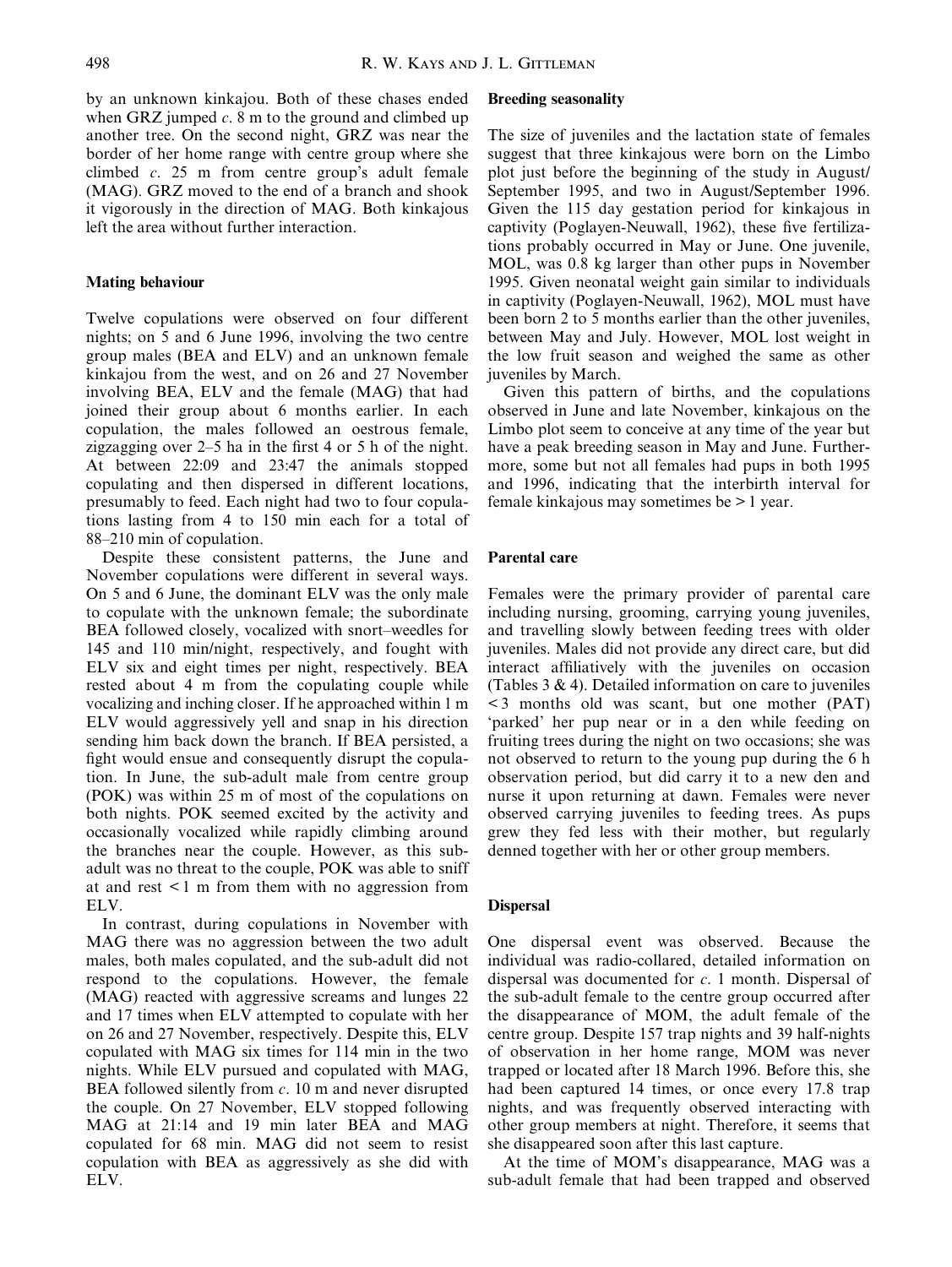| Date                 | <b>Observations</b>                                                                                                                                                                                                                                         |
|----------------------|-------------------------------------------------------------------------------------------------------------------------------------------------------------------------------------------------------------------------------------------------------------|
| 18 March             | Adult female in centre group (MOM) last seen. MAG is a sub-adult female in neighbouring range                                                                                                                                                               |
| $22-25$ April        | MAG was trapped three times, progressively closer to centre of MOM's old range, and given a radio-<br>collar; four bite wounds were observed on tail, arm and head                                                                                          |
| 3 May                | MAG fed in south-east portion of MOM's old range in the early morning, then quickly travelled<br>further south-east to her old range and denned with her mother (PAT)                                                                                       |
| 14 May               | MAG had a quick quiet interaction with male from centre group (ELV) while foraging in MOM's old<br>range                                                                                                                                                    |
| 19 May               | MAG denned in MOM's old range, foraged in north-east portion in the early evening                                                                                                                                                                           |
| 20 & 22 May          | MAG had excited 30 min interaction with sub-adult male from centre group (POK) near centre of<br>MOM's old range including scent marking by POK and vocalizations by MAG                                                                                    |
| 31 May               | MAG foraged in the south-east portion of MOM's old range in early morning, met briefly and quietly<br>with ELV; she travelled back to old range and met up with PAT. Denned alone in old range; this was<br>the last time she was observed in her old range |
| 3 & 7 June           | MAG denned alone in new range                                                                                                                                                                                                                               |
| 11 June              | MAG denned with ELV and foraged alone in new range                                                                                                                                                                                                          |
| 12 June-end of study | MAG is only observed in new range. MAG's range overlaps 74.5% of MOM's old range; MAG<br>copulates with both centre group males 26 and 27 November                                                                                                          |

interacting with east group. From  $22-25$  April 1996, MAG was captured three times, each time progressively closer to the centre of MOM's old range (Table 4). On 25 April MAG was fitted with a radio-collar during which we noted four puncture wounds: two on the tail, one on the arm and one on the head. From 3 May until 31 May, MAG was observed feeding in MOM's old range, but occasionally returned to her previous range where she reunited and denned with her mother (PAT; Kays et al., 2000). In May, MAG non-aggressively interacted with an adult (ELV) and sub-adult male (POK) from centre group in MOM's old range. On 11 June MAG denned with ELV for the first time and was apparently fully integrated into the social group. MAG copulated with both centre group males on 26 and 27 November 1996. Because MOM disappeared c. 1 month before MAG began to disperse, and MAG interacted non-aggressively with both the males of her new group and the female of her old group, MAG's scars were probably the results of fights with other females for access to centre group. MOM's pup (LUN) was trapped and observed interacting with all three males from centre group on nine different nights after MOM's disappearance. However, she was never seen or trapped again after 8 June. MAG and LUN were never seen together.

No other dispersal was observed in such detail. However, one observation suggests that another subadult female marked on the Limbo plot also dispersed. On 4 June 1997, ARE was observed 400 m away from her previous range at 07:00 with an injury to her hindquarters (T. Robinson, pers. comm.). No obvious dispersal behaviour was observed by the three sub-adult males (ERN, POK, and RRY).

# DISCUSSION

`Solitary' is often just a default term given to a species that has been little studied. Leyhausen (1965) recognized this: `the main reason why so many mammals are said to be solitary seems to be that they can only be shot one at a time'. Using more accurate and less intrusive methodologies, researchers have recently uncovered surprising sociality in some of these `solitary' species, suggesting a continuum of sociality between strictly solitary and highly gregarious species (Caro, 1994; Waser et al., 1994; Sterling & Richard, 1995). Clearly, being a predominantly solitary species does not preclude the evolution of complex social behaviours and even group living (Charles-Dominique, 1977; Bearder, 1999).

In this study, kinkajous were primarily solitary yet exhibited a social group life. Individuals regularly interacted in social groups of one female and two males. Groups were consolidated at day dens and large fruiting trees, while individuals fed singly at small trees and almost never travelled together between feeding trees. Group members overlapped extensively in home ranges but exclusively avoided areas used by other groups, suggesting territorial boundaries. Not all females were members of social groups, with some living in areas between groups. Males were the more social sex, while dispersal seemed to be female biased.

In the following, we discuss conditions associated with the solitary and grouping nature of kinkajou social organization and the different strategies of males and females within this society. We conclude by discussing the territorial and patrilineal nature of social groups and speculate about potential geographic variation in social structure.

#### Why be solitary?

Solitary individuals are usually more vulnerable to predation and, consequently, group living in mammals is often viewed as an adaptation to reduce predation risk (Pulliam & Caraco, 1984; Isbell, 1994). Groups confer protection from predators by active group defence, increased vigilance, and the dilution effect. Nocturn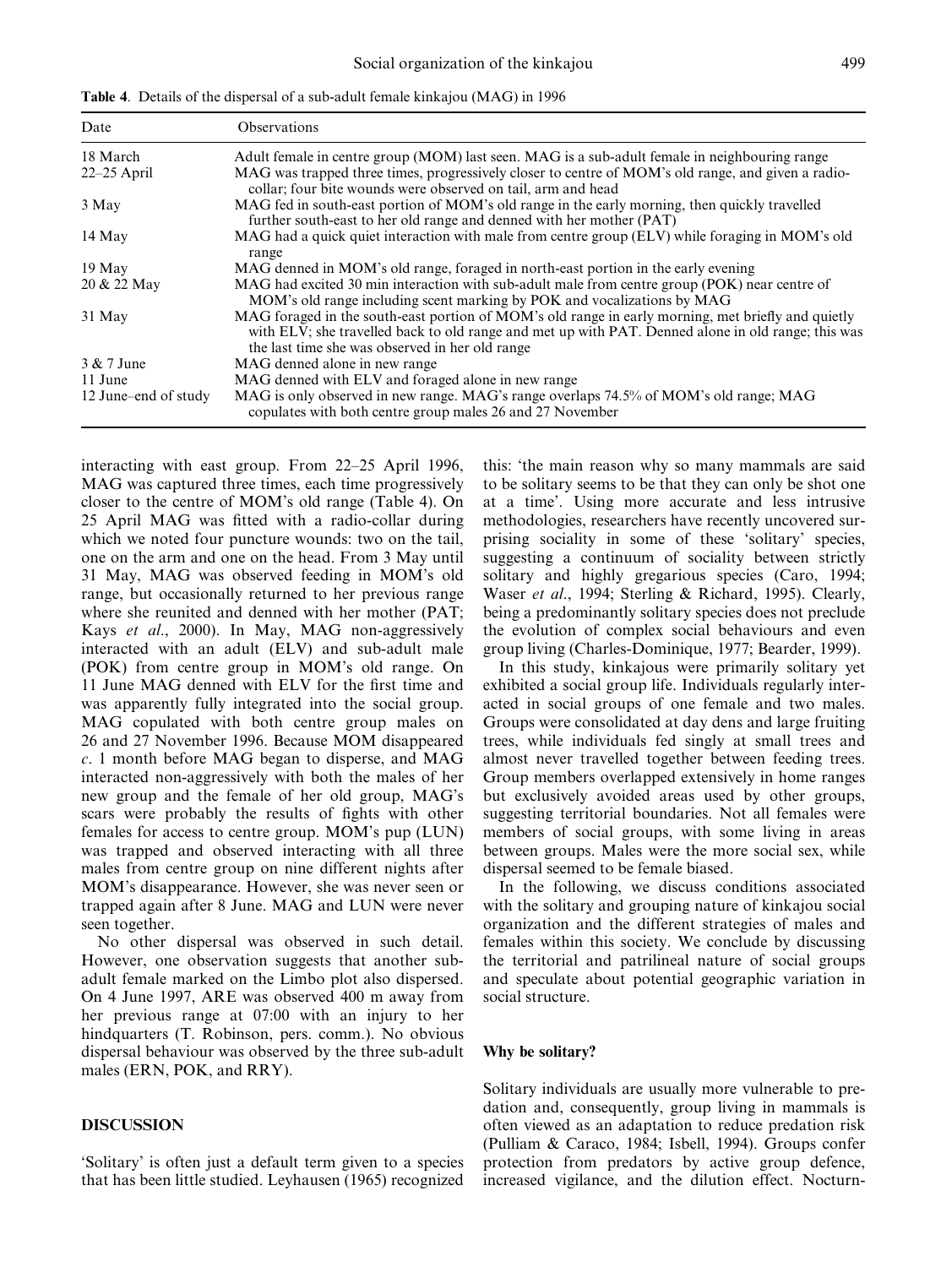ality, arboreality and large body size are other adaptations that may reduce predation risk (Isbell, 1994; Hill & Dunbar, 1998). Kinkajous combine these latter three characteristics to virtually eliminate regular predation by all possible predators in neotropical forests. Strict nocturnality protects kinkajous from large diurnal raptors. By using the middle and upper canopy (Charles-Dominique et al., 1981; R. W. Kays, pers. obs.), kinkajous avoid predation by large terrestrial felids. No nocturnal arboreal hunters, such as forest owls (e.g. Pulsatrix perspicillata) or tree climbing felids (e.g. Leopardus wiedii), are large enough to regularly attack an adult kinkajou. In mammals a slow reproductive rate is consistent with a low predation rate (Eisenberg, 1981). Kinkajous have a litter size of one and an interbirth interval of  $1-2$  years. Clearly, a population with such a low reproductive rate cannot sustain a high predation rate. Support for this generalization comes from a comparative study of primates that found reproductive rate to be the best predictor of predation rate (Hill & Dunbar, 1998). Finally, the behaviour of kinkajous was not strongly affected by moonlight. This suggests that they do not perceive a high predation risk since nocturnal prey often alter their behaviour to avoid moonlight, thereby minimizing predation risk (Clarke, 1983; Daly et al., 1992; Kays, 1999b).

In general, kinkajous are not highly vulnerable to predation and consistent group-living is of little benefit in this regard. In the study area, individuals typically fed alone. The advantage of solitary foraging over group foraging is that it reduces competition for food. Specifically, as feeding group size increases an individual group member has to travel further and feed in more food patches than if it were foraging alone (Symington, 1988; Wrangham, Gittleman & Chapman, 1993; Chapman, Wrangham & Chapman, 1995). However, kinkajous regularly associated in small groups that overlapped extensively in home range, occasionally fed together in large fruiting trees, denned together on most days and allogroomed.

# Why group?

Although the benefits of kinkajou social life are not immediately obvious, potential costs to sociality seem low. This is most relevant for males because they are more social than females and do not have the added energetic costs of reproduction. First, the main food source for kinkajous (ripe fruit) is distributed in depletive clusters that are patchy in temporal and spatial distribution (Chapman et al., 1995; see also Kays, 1999 $c$ ). Although such resource distribution may increase scramble competition, the costs of individuals sharing a home range may not be increased if dominant individuals can defend large areas to accommodate spatial and seasonal variation in food availability. The resource dispersion hypothesis (Carr & Macdonald, 1986; Bacon, Ball & Blackwell, 1991 $a,b$ ) suggests that if

the main food of a species is renewable and patchily distributed in space and time, the territory size needed for a breeding pair may also contain the resources to support other individuals at no added cost. Specifically, a breeding pair of kinkajous must defend a territory large enough to have access to fruiting trees during all seasons of the year. Thus, territory size is set not by food richness but by the spatial and temporal variability of the resource. An additional subordinate male may share a territory without negatively affecting the food availability of the breeding pair, even in the season of lowest overall food abundance.

Second, kinkajous primarily feed alone, limiting most social interactions to specific situations where grouping will not increase feeding competition. Group feeding is restricted to very large fruiting trees where feeding competition is less important (Utami et al., 1997), individuals do not travel together between feeding bouts, and other social interactions are most frequent at large feeding trees or day dens. Furthermore, kinkajous lower their chances of encountering a small fruiting tree that another group member has recently depleted by usually eating in exclusive core feeding areas and advertising their location with vocalizations.

The patchy distribution of food, combined with flexible feeding groups, minimizes the costs of withingroup feeding competition. Additionally, group members are often related (Kays et al., 2000), further decreasing the inclusive fitness costs of grouping. For kinkajous, the cost of living in a group may simply be less than the effort it would take to drive away group members. This is especially true in an area saturated with kinkajous, which, based on the tightly spaced territorial boundaries (Fig. 1), seems to be the case for the Limbo plot. Judging from the injuries found on dispersing individuals, leaving home can be dangerous. The low ecological costs of group living (especially for males), combined with the high costs of dispersing in a saturated habitat, are critical factors influencing kinkajou group life.

But are there any advantages, if only ephemeral, to group living in kinkajous? The low costs of sharing a feeding area could be offset by some benefits of co-operative behaviours. Grouping at day dens may provide protection from any potential threat from diurnal predators. Allogrooming occurs between group members, and may be more common inside dens; consistent with this observation is that individuals had few ticks or other large ectoparasites (R. W. Kays, pers. obs.). We suspect the most important advantages of kinkajou group life are social factors, especially related to male territoriality. Because females lead less social lives they probably receive fewer social benefits from group life.

# The sociality of females

Given the high costs of reproduction, it is widely accepted that the spatial distribution of females is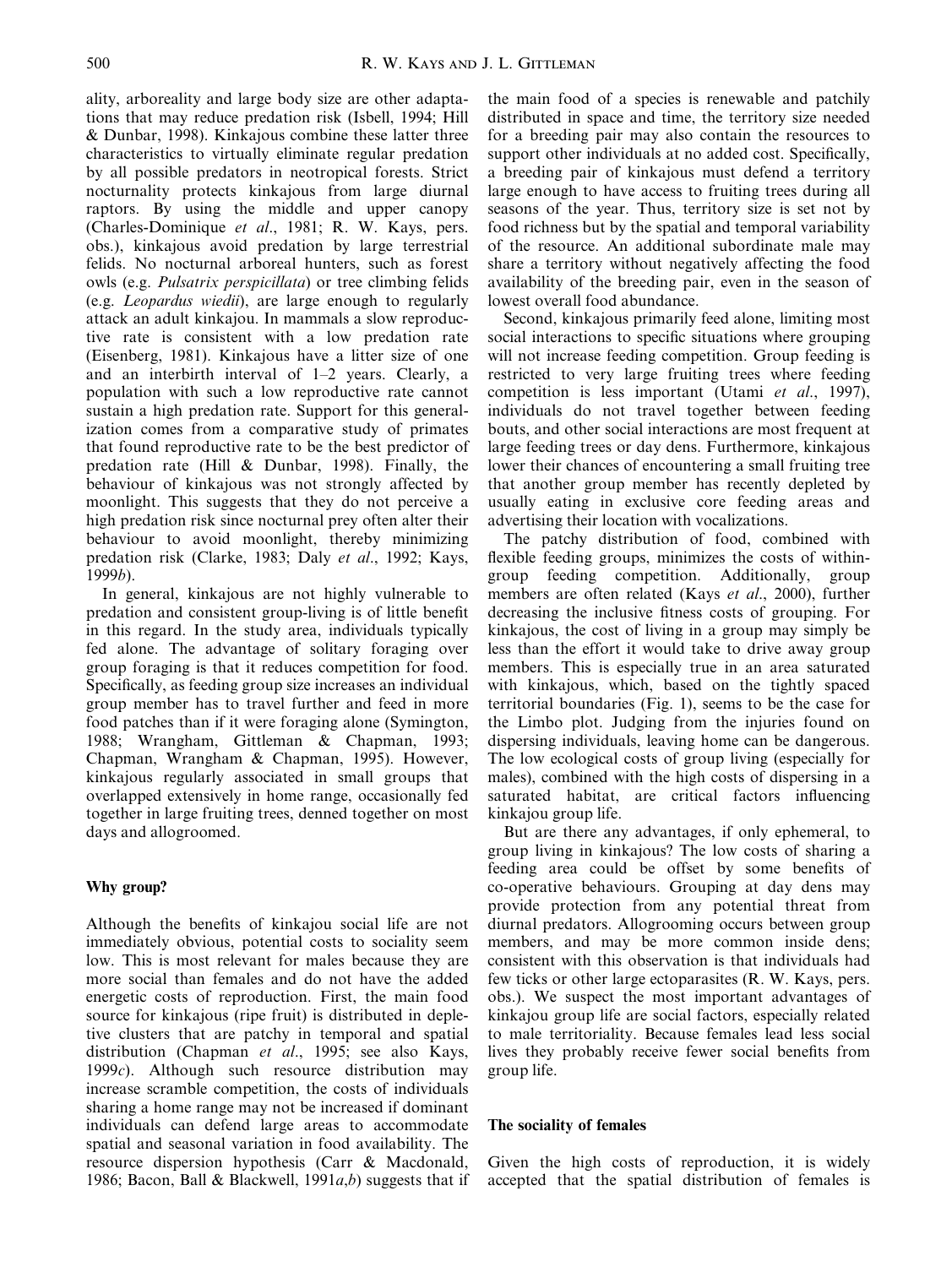closely tied to the availability of resources (e.g. Bradbury & Vehrencamp, 1977; Emlen & Oring, 1977; Wrangham, 1980; Clutton-Brock, 1989). Males, on the other hand, are less constrained by reproductive costs in most mammals and tend to be more affected by the distribution of females than resources. Kinkajous follow these rules, as females respond more to fluctuations in local and seasonal food abundance than males (Kays, 1999b). Therefore, it is not surprising that female kinkajous have exclusive home ranges from other females, as this minimizes competition for fruiting trees. All adult females strictly avoided each other, and generally avoided feeding with the males of their group as well (Fig. 1, Table 3), further decreasing feeding competition. Females of other highly frugivorous species with flexible grouping patterns, such as spider monkeys Ateles sp. and chimpanzees Pan paniscus, also avoid contact with each other, presumably to minimize feeding competition or avoid infanticide (Symington, 1988; Chapman, 1990; Chapman et al., 1995). Given the high energetic costs of reproduction and parental care, female kinkajous may be more sensitive to the potential costs feeding competition and therefore live solitarily more than males.

The social patterns and home ranges of four of the radio-collared females (MOM, MAG, PAT, ORA) were closely associated with a social group, but one (GRZ) was not. GRZ occupied a home range that seemed to be between centre group and west group and did not closely associate with any males. Other non radiocollared females on the Limbo plot may also have been living like this (e.g. OLI). Because group members usually sleep in day dens near the centre of their group range, kinkajous tend to concentrate their feeding in the middle of their range and feed less along the border. Thus fruiting trees along the borders of two social groups are less likely to be fed in by group members in a given night, which may allow non-group females to successfully live and raise litters in this rarely used area (see Stewart, Anderson & Macdonald, 1997).

Year-round association between males and females in primates has been attributed to infanticide avoidance because males of the same group offer protection to juveniles from unfamiliar males (van Schaik, 1996; van Schaik & Kappeler, 1997). However, we suspect this is not the case for kinkajous. Although females regularly associate with male members of their group throughout the year, most of their time is spent alone. Furthermore, some females (e.g. GRZ) raised a juvenile outside of a social group. Maternal behaviour does not suggest that infanticide is a risk since young juveniles are `parked' while the mother feeds. Older juveniles spend more time feeding with their mother, but still travel and feed independently for much of the night. No aggression was observed between males and juveniles. Moreover, both adult and sub-adult males from the centre group were observed in affiliative interactions with the group juvenile, even after her mother disappeared. Finally, nongroup males probably have little opportunity to harm juveniles because of the strict territoriality observed.

#### The sociality of males

If female mammals live in groups, males often form coalitions to reside with multiple females (Clutton-Brock, 1989). If females are asocial and live in nonoverlapping territories, males may not be able to monopolize more than one female. Thus, adult males should not associate, but form a bond with a single female or range widely to overlap with as many females as possible (e.g. nocturnal Prosimians; Charles-Dominique, 1977; Bearder, 1987). Kinkajou males, however, did not follow this model. Although females did not live together, males associated in pairs. Because females have small home ranges, pairs of males may be able to defend an area large enough to completely overlap with one female and partially overlap the area used by non-group females (e.g. GRZ).

Male coalitions form for similar reasons in other carnivores. Female cheetahs Acinonyx jubatus live alone in large overlapping home ranges, but depend on a few areas that have the combination of sufficient cover and adequate concentrations of gazelles. Males form small coalitions to defend these smaller preferred areas that females must visit to obtain resources (Caro, 1994). Near rocky outcroppings in areas used by humans, slender mongoose Herpestes sanguineus females have small non-overlapping territories. Stable coalitions of up to four males form and defend a large territory overlapping two or more female ranges (Rood, 1989; Waser *et al.*, 1994). Thus, it seems that the small size of female territories (at least in some habitats) allows them to be monopolized by groups of males. Female raccoons Procyon lotor in Texas forage alone, but seem to be defendable by male coalitions because of both their smaller home-range size and their dependence on a limited number of water sources (Gehrt & Fritzell, 1998a).

In kinkajous, male coalitions were dominated by one individual (e.g. CHA and ELV in Fig. 1; K1 in Kays & Gittleman, 1995) that used an area large enough to overlap completely with one female and have occasional access to non-group females. Although the home-range size of females was not found to be statistically smaller than males, females ranges were never as large as those of the dominant adult males. Subordinate males used smaller areas providing them less access to non-group females. This difference was also reflected in the mating behaviour of centre group males. The dominant male copulated with the group female and a non-group female, whereas the subordinate male only copulated with the group female, and was driven away from the non-group female by the dominant male.

Thus, male and female kinkajous differ both ecologically and socially. Females are strongly tied to food resources and avoid contact with other individuals to minimize feeding competition. Males are associated with the distribution of females, and form coalitions to maximize the number of females with which they can overlap, presumably via co-operative territorial scent marking. In this way, males monopolize one group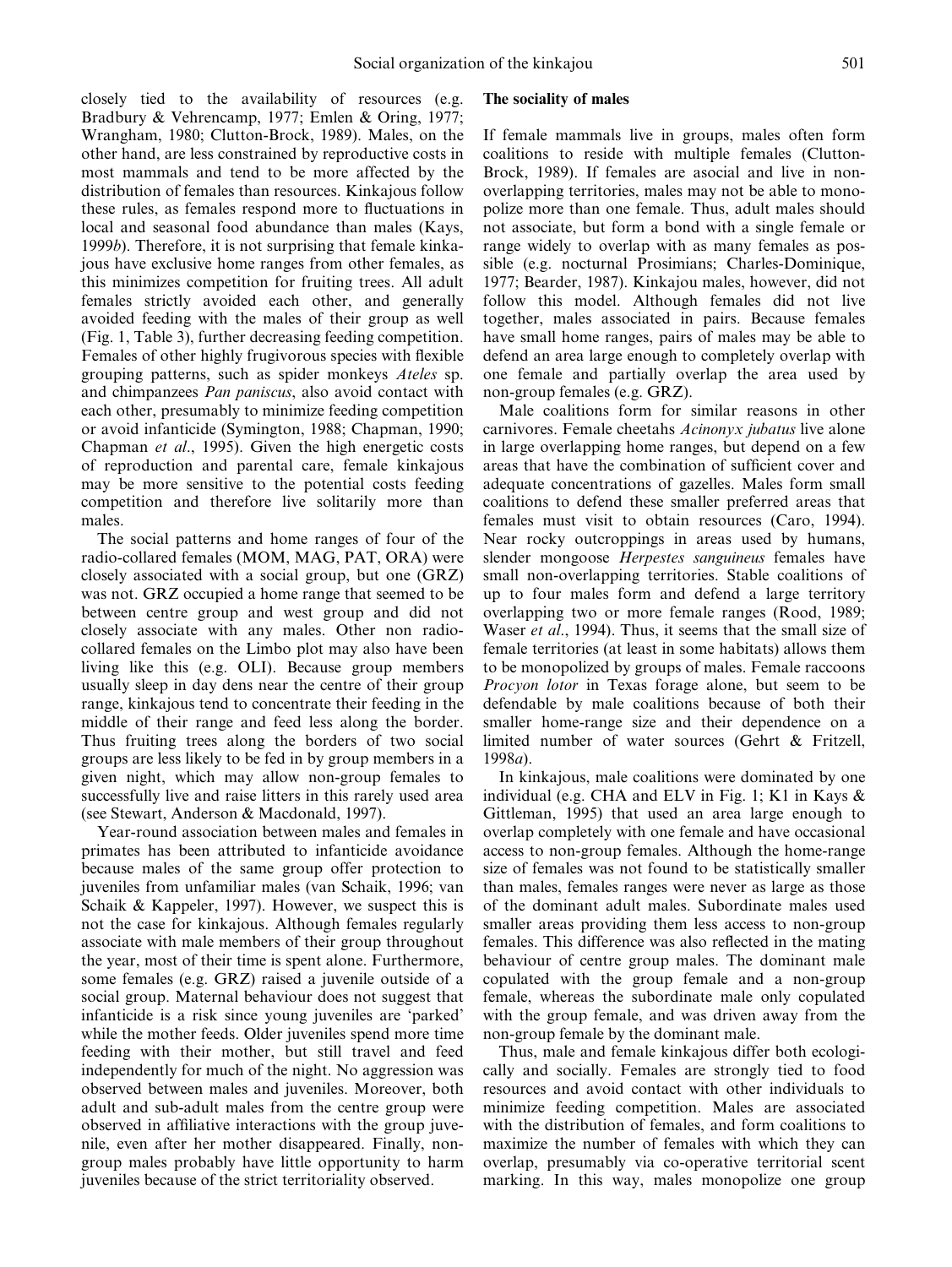female and also associate with non-group females. Dominant males range widely in their territories and receive most copulations. Subordinate males have less contact with non-group females, but do occasionally copulate with the group female, and form bonds with younger males. Dominant males may not drive subordinate males out of their territory because feeding competition is less important to males, they may be close relatives, and they may help mark and defend the territory.

Because their typical social unit consists of two adult males and one adult female, kinkajous may be considered socially polyandrous. However, because group males also mate with neighbouring females that are not members of any social groups, kinkajous are probably best viewed as having a promiscuous mating system.

# Kinkajou territories

We suggest that kinkajou males form coalitions to mark and defend exclusive territories large enough to completely encompass the food resources used by one female, who becomes a group member, and also give access to other females that are not members of other groups (e.g. GRZ). Males may strategically defend areas likely to include large fruiting trees (e.g. Ficus sp.), which are a preferred food sources for kinkajous, and may be crucial to females during low food abundance (Kays, 1999 $c$ ).

The high overlap between group males and the lack of overlap between males of different groups supports the idea of territoriality. Kinkajous have four unique scent glands (Poglayen-Neuwall, 1966) which are probably used to designate territorial boundaries; in mammals, specialized scent glands often function for marking and defence of resource-based territories (Gosling, 1986). Although we did not observe any aggression between males of different groups, it has been reported in other studies, primarily in large fruiting trees at territory boundaries (Julien-Laferrière, 1993; Kays & Gittleman, 1995). Strict territorial boundaries, specialized scent marking, and aggression at large feeding trees along territorial boundaries all support the notion that male kinkajous defend resources, thereby giving them access to females using these resources. Males were observed to fight over access to females in oestrus, but these fights were only between group members, and no outside males were near these reproductive females.

Territorial defence of resources by males is also consistent with our limited dispersal data. Greenwood (1980) suggested that female biased dispersal is the rule in species with mating systems based on resource defence (i.e. most birds) and male dispersal for systems based on mate defence (i.e. most mammals). Field observations indicated that the two sub-adult female kinkajous on the Limbo plot dispersed in their second or third year, whereas none of the three sub-adult male kinkajous dispersed. Female biased dispersal in the study population is also supported by genetic data (Kays et al., 2000). Thus, territorial and dispersal data suggest that kinkajous are unusual among mammals in having a social system based on resource defence.

Kinkajou territories seem to be patrilineal; males remain in their natal group to inherit the home range or bud off to form a new neighbouring group alone or with a relative. We do not have sufficient data to show the inheritance or group formation but do have suggestive observations. First, dispersal is female biased so that males are more likely to remain with their natal group. Second, at least one of the male associations on the Limbo plot was between two highly related males that were probably brothers or father and son (Kays *et al.*, 2000). Third, male kinkajous from the same group had affiliative relationships. Adults were tolerant of each other and associations between adults and younger males were always affiliative (Tables  $4 \& 5$ ).

Patrilineal groups with female dispersal are unknown in the Carnivora, but are known in spider monkeys and chimpanzees (Pusey & Packer, 1987; Waser, 1996). Interestingly, like kinkajous, these primates also have low predation risk and a diet of ripe tropical fruit (Wrangham, 1986; Nishida & Hiraiwa-Hasegawa, 1987; Robinson & Janson, 1987; Chapman, 1990), suggesting that these shared traits may have led to parallel patterns of social evolution.

#### Social flexibility

We have characterized kinkajou social organization as `solitary group-life'. Social groups are comprised of two males and one female, and seem patrilinealy based. Sociality within groups is flexible, similar to fission– fusion systems of Ateles, Pan and orang-utans Pongo pygmaeus (Wrangham, 1986; Chapman, 1990; van Schaik, 1999). Individuals usually sleep together and feed alone but also congregate in feeding groups of up to five individuals, depending on fruit abundance and patch size. Many social species that feed solitarily show considerable flexibility in social organization depending on habitat structure and food availability (Gittleman, 1989; Lott, 1991; Creel & Macdonald, 1995; van Schaik, 1999). We predict that kinkajou social organization may also be flexible over their large geographic range from Mexico to Brazil. Populations with smaller body sizes and/or in habitats with high levels of predation may be more gregarious to minimize predation risk (e.g. Forman, 1985). If females reside in smaller nonoverlapping home ranges in forests that are more productive, or less seasonal, males may be able to defend an area fully including more than one female's home range; male coalitions may be larger or more co-operative to accomplish this. Forests that are less productive (e.g. reduction in fruit availability) or more seasonal should require larger female home ranges. If a single female's range reaches an upper size limit that a single male can cover, male coalitions would not help give access to additional females and kinkajous may revert to a monogamous social system.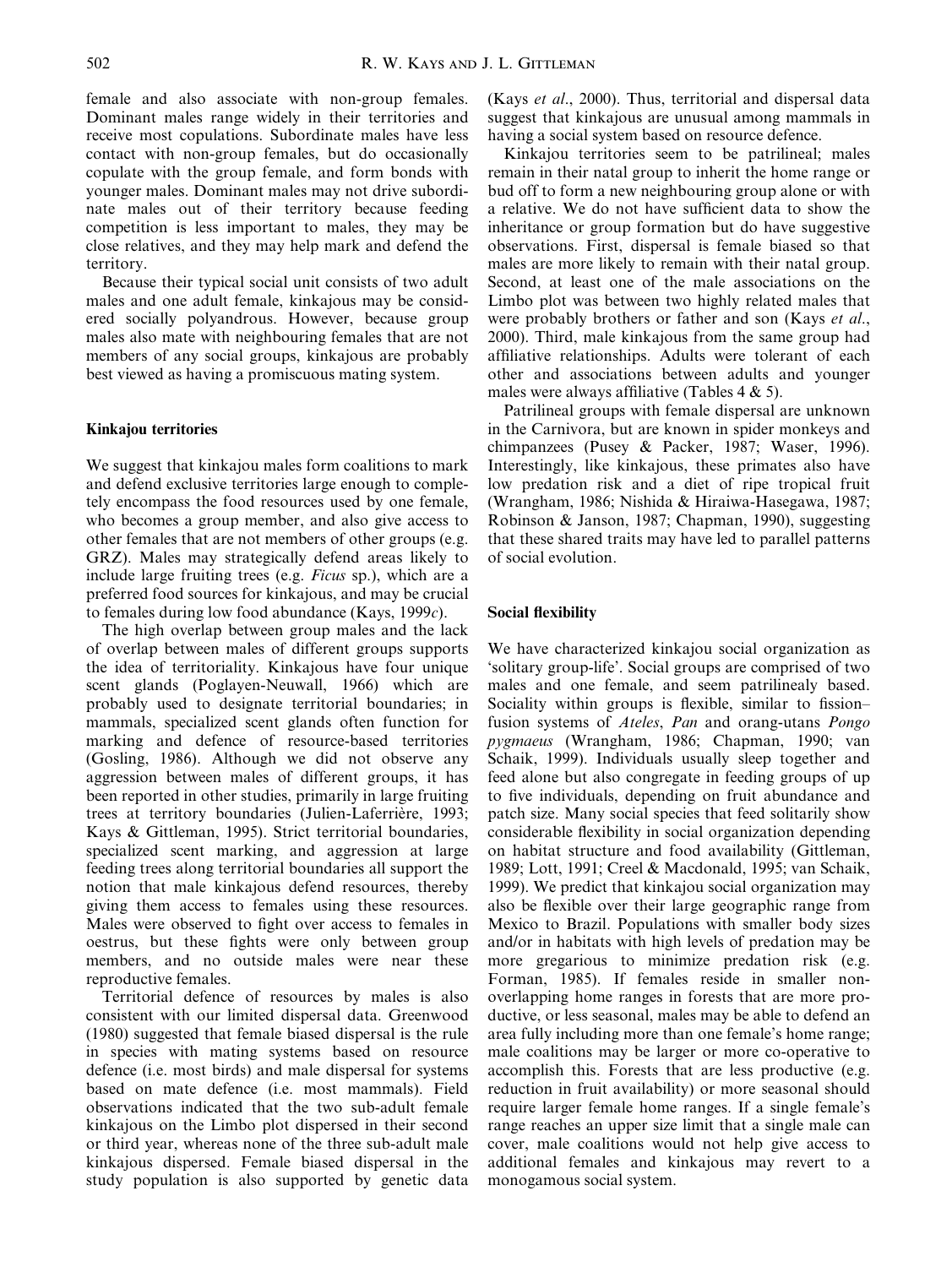#### Acknowledgements

Thanks to Instituto Nacional de Recursos Naturales Renovables (INRENARE) for allowing me to work in their beautiful National Park and to the Smithsonian Tropical Research Institute for funding and other support in Panama. Generous support was also provided by a pre-doctoral fellowship from the National Science Foundation, the Science Alliance and Department of Ecology and Evolutionary Biology at the University of Tennessee, the National Geographic Society, the American Museum of Natural History, Eagle Creek and The Sharper Image. Thanks to R. Azipure, C. Carassco, C. Foster, J. Kays, N. Kays, C. Krieger, L. Slatton, N. Smythe, D. Staden, and J. Young for help in the field. D. Robinson and T. Robinson expertly created the trail network at the Limbo research area and allowed me to work there. M. Wikelski and E. Hau provided the light meter data for the Limbo plot. M. Dean, J. Kays, S. Echternacht, G. McCracken, and R. Wrangham gave helpful comments on the manuscript.

#### References

- Bacon, P. J., Ball, F. & Blackwell, P. (1991a). Analysis of a model of group territoriality based on the resource dispersion hypothesis. J. Theor. Biol. 148: 433-444.
- Bacon, P. J., Ball, F. & Blackwell, P. (1991b). A model for territory and group formation in a heterogeneous habitat. J. Theor. Biol. 148: 445-468.
- Bearder, S. K. (1987). Lorises, bushbabies, and tarsiers: diverse societies in solitary foragers. In Primate societies: 11-24. Smuts, B. B., Cheney, D. D., Seyfarth, R. M., Wrangham, R. W. & Struhsaker, T. T. (Eds). Chicago: University of Chicago Press.
- Bearder, S. K. (1999). Physical and social diversity among nocturnal primates: a new view based on long term research. Primates 40: 267-282.
- Bradbury, J. W. & Vehrencamp, S. L. (1977). Social organisation and foraging in emballonurid bats. Behav. Ecol. Sociobiol. 2:  $1 - 17$ .
- Caro, T. M. (1994). Cheetahs of the Serengeti plains: group living in an asocial species. Chicago: University of Chicago Press.
- Carr, G. M. & Macdonald, D. W. (1986). The sociality of solitary forager: a model based on resource dispersion. Anim. Behav. 34: 1540±1579.
- Chapman, C. A. (1990). Association patterns of spider monkeys: the influence of ecology and sex on social organization. Behav. Ecol. Sociobiol. 26: 409-414.
- Chapman, C. A., Wrangham, R. W. & Chapman, L. J. (1995). Ecological constraints on group size: an analysis of spider monkey and chimpanzee subgroups. Behav. Ecol. Sociobiol. 36: 59±70.
- Charles-Dominique, P. (1977). Ecology and behaviour of nocturnal primates: prosimians of Equatorial West Africa. New York: Columbia University Press.
- Charles-Dominique, P., Atramentowicz, M., Charles-Dominique, M., Gérad, H., Hladik, A., Hladik, C. M. & Prévost, M. F. (1981). Les mammiféres frugivores arboricoles nocturnes d'une forêt guyanaise: inter-relations plantes-animaux. Terre Vie 35: 341±435.
- Clarke, J. A. (1983). Moonlight's influence on predator/prey interactions between short-eared owls (*Asio flammeus*) and deermice (Peromyscus maniculatus). Behav. Ecol. Sociobiol. 13: 205-209.
- Clutton-Brock, T. H. (1989). Mammalian mating systems. Proc. R. Soc. Lond. B Biol. Sci. 236: 339-372.
- Creel, S. & Macdonald, D. W. (1995). Sociality, group size, and reproductive suppression among carnivores. Adv. Study Behav.  $24: 203 - 257.$
- Daly, M., Behrends, P. R., Wilson, M. I. & Jacobs, L. F. (1992). Behavioural modulation of predation risk: moonlight avoidance and crepuscular compensation in a nocturnal desert rodent, Dipodomys merriami. Anim. Behav. 44:1-9.
- Dietrich, W. E., Windsor, D. M. & Dunne, T. (1982). Geology, climate, and hydrology of Barro Colorado Island. In The ecology of a tropical forest: seasonal rhythms and long-term changes: 21-46, Leigh, E. G., Rand, A. S. & Windsor, D. M. (Eds). Washington, DC: Smithsonian Institution Press.
- Doncaster, C. P. & Macdonald, D. W. (1997). Activity patterns and interactions of red foxes (Vulpes vulpes) in Oxford city. J. Zool. (Lond.) 241: 73-87.
- Eisenberg, J. F. (1981). The mammalian radiations. Chicago: Chicago University Press.
- Emlen, S. T. & Oring, L. W. (1977). Ecology, sexual selection, and the evolution of mating systems. Science  $197: 215-223$ .
- Forman, L. (1985). Genetic variation in two procyonids: phylogenetic, ecological and social correlates. Unpubl. PhD thesis, New York University.
- Foster, R. B. & Brokaw, N. V. L. (1982). Structure and history of the vegetation of Barro Colorado Island. In The ecology of a tropical forest: seasonal rhythms and long-term changes:  $67-81$ , Leigh, E. G., Rand, A. S. & Windsor, D. M. (Eds). Washington, DC: Smithsonian Institution Press.
- Gehrt, S. D. & Fritzell, E. K. (1998a). Resource distribution, female home range dispersion and male spatial interactions: group structure in a solitary carnivore. Anim. Behav.  $55: 1211-$ 1227.
- Gehrt, S. D. & Fritzell, E. K. (1998b). Sexual differences in home ranges of raccoons. J. Mammal. 78: 921-931.
- Gittleman, J. L. (1989). Carnivore group living: comparative trends. In *Carnivore behavior, ecology, and evolution*  $1: 183-207$ . Gittleman, J. L. (Ed.). Ithaca: Cornell University Press.
- Gompper, M. E. & Wayne, R. K. (1996). Genetic relatedness among individuals within carnivore societies. In Carnivore behavior, ecology, and evolution 2: 429-453. Gittleman, J. L. (Ed.). Ithaca: Cornell University Press.
- Gosling, L. M. (1986). Economic consequences of scent marking in mammalian territoriality. In Chemical signals in vertebrates 4: 385-395. Duvall, D., Muller-Schwarze, D. & Silverstein, R. M. (Eds). New York: Plenum Press.
- Greenwood, P. J. (1980). Mating systems, philopatry, and dispersal in birds and mammals. Anim. Behav.  $28: 1140-1162$ .
- Hill, R. A. & Dunbar, R. I. M. (1998). An evaluation of the roles of predation rate and predation risk on selective pressures on primate grouping behavior. Behaviour 135: 411-430.
- Isbell, L. A. (1994). Predation on primates: ecological patterns and evolutionary consequences. Evol. Anthropol. 3: 61-71.
- Jarman, P. J. & Kruuk, H. (1996). Phylogeny and social organisation in mammals. In Comparison of marsupial and placental behavior: 80-101. Croft, D. B. & Ganslober, U. (Eds). Furth: Filander Verlag.
- Julien-Laferrière, D. (1993). Radio-tracking observations on ranging and foraging patterns by kinkajous (Potos flavus) in French Guiana. J. Trop. Ecol. 9: 19-32.
- Karr, J. R. (1971). Structure of avian communities in selected Panama and Illinois habitats. Ecol. Monogr. 41: 207–233.
- Kavanau, J. L. & Ramos, J. (1972). Twilights and onset and cessation of carnivore activity. J. Wildl. Manage. 36: 653-657.
- Kays, R. W. (1999a). A hoistable arboreal mammal trap. Wildl. Soc. Bull. 27: 298-300.
- Kays, R. W. (1999b). The solitary group life of a frugivorous carnivore: ecology, behavior and genetics of kinkajous (Potos  $flavus$ ). PhD dissertation, University of Tennessee.